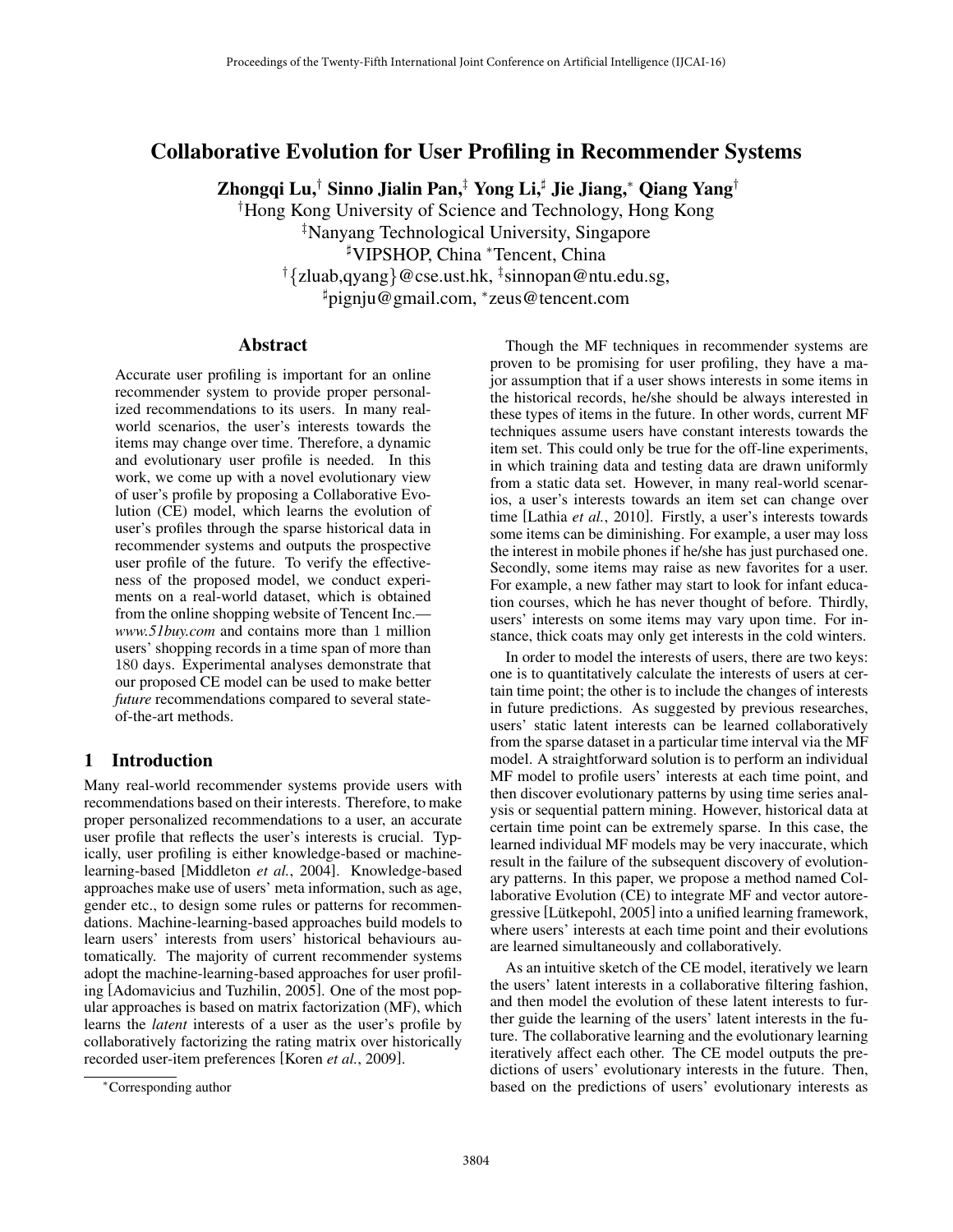user profiles, we make personalized recommendations for the users on certain day of the future. Here is a running example for the CE model to make recommendations: a man is observed to purchase roses in an online shopping system, and the CE model may learn the latent information that this man is possibly in love. Because collaboratively from all men's records, roses are associated to the latent status "in-love". After knowing men's "in-love" status, another information we could get from the training data is statistically what would be their *future* gifts (such as a ring) and when to buy? Then the CE model shall timely recommend a proper item to the man when it comes to the right time.

## 2 Preliminary

#### 2.1 Notations and Problem Statement

We first introduce some general notations in this paper. Other specific notations of the proposed method will be further introduced in the subsequent sections. For a fixed time interval *t*, the browsing history is recorded by an  $m \times n$  matrix  $\mathbf{R}^t$ , where  $m$  represents the number of users,  $n$  represents the number of items and  $\mathbf{R}_{i,j}^t$  is the value of the cell  $(i, j)$  of  $\mathbf{R}^t$ , which can be either a missing value or a rating given by user *i* on item *j*. We use the superscript  $\top$  to denote the transport of a matrix. Given a sequence of user browsing behaviors of *T* time intervals,  $\mathbb{R}^1, \mathbb{R}^2, \ldots, \mathbb{R}^T$ , we aim to model the users' *k*-dimensional interests,  $\mathbf{U}^t \in \mathbb{R}^{k \times m}$ , in each of the time intervals,  $t \in \{1, 2, ..., T\}$ , where *k* is the parameter of the number of users' implicit interests, and explore their evolutionary processes. We finally make future recommendations to users in time intervals $\{T + 1, T + 2, ...\}$  based on their evolutionary interests. Note that each  $\mathbb{R}^t$  is much sparser than the aggregation of all the *{*R*<sup>t</sup> }*'s. However, this aggregation makes the evolutionary information discarded.

#### 2.2 Probabilistic Matrix Factorization

Recently, many MF methods have been proposed for CF in recommender systems. In this paper, we start from the probabilistic matrix factorization (PMF) method [Mnih and Salakhutdinov, 2007]. PMF aims to factorize a user-item rating matrix by maximizing the following conditional distribution over the observed ratings at the time interval *t*,

$$
p(\mathbf{R}^t \mid \mathbf{U}^t, \mathbf{V}^t, \sigma^2) = \prod_{i=1}^m \prod_{j=1}^n \left( \mathcal{N}(\mathbf{R}^t_{ij} \mid \mathbf{U}_i^{t \top} \mathbf{V}_j^t, \sigma^2) \right)^{I_{ij}^t}, \quad (1)
$$

where  $U^t \in \mathbb{R}^{k \times m}$  is the latent factor matrix for users (i.e., users' *k*-dimensional interests) at time interval  $t, V^t \in \mathbb{R}^{k \times n}$ is the latent factor matrix for items (i.e., items' *k*-dimensional properties) at time interval *t*,  $\mathcal{N}(x \mid \mu, \sigma^2)$  is the probability density function of the Gaussian distribution with the mean *µ*, and the variance  $\sigma^2$ , and  $I_{ij}$  is the indicator function which is equal to 1 if user *i* browsed item *j* in the time interval *t*, and 0 otherwise. Besides, we use a subscript of a matrix to denote the corresponding column of the matrix, e.g.,  $\mathbf{U}_i^t \in \mathbb{R}^{k \times 1}$ and  $V_j^t \in \mathbb{R}^{k \times 1}$  denote the vector for user *i* and the vector for item *j* respectively.

#### 2.3 Model the Changes of User's Interests

A proper recommendation should not only rely on users' current interests, but also need to consider their evolutions. In online shopping scenarios, it is very likely that users change their interests before the next browsing on the shopping website. Therefore, it is crucial for online shopping websites to capture the changes in users' interests.

Intuitively, on one hand, an interest can be changing due to the trend of this particular interest. On the other hand, different interests may be related and affect each other. Therefore, a desirable estimation of an interest should consider both the history of the interest and the influence from the other interests. In light of the above intuition, we propose to model the user's latent interests into the vector autoregressive model [Lütkepohl, 2005].

Based on the vector autoregressive model, the feature vector of a user *i* in the time interval *t* can be modeled by the feature vectors of the user in the previous  $\phi$  ( $\phi$  < t) time intervals, i.e.,  $t-1, \ldots, t-\phi$ :

$$
\mathbf{U}_i^t = \mathbf{A}_i^1 \mathbf{U}_i^{t-1} + \mathbf{A}_i^2 \mathbf{U}_i^{t-2} + \ldots + \mathbf{A}_i^{\phi} \mathbf{U}_i^{t-\phi} + \boldsymbol{\varepsilon}_i^t, \qquad (2)
$$

where  $\varepsilon_i^t$  is an uncorrelated Gaussian noise with a zeromean and a covariance matrix  $D_i \in \mathbb{R}^{k \times k}$  to be estimated, and  ${ {\bf A}^j_i \in \mathbb{R}^{k \times k} }_{j=1}^{\phi}$  is the set of coefficient matrices to be learned, each matrix of which represents the correlation of features in each of the previous  $\phi$  time intervals. After  ${ {\bf A}^j_i \in \mathbb{R}^{k \times k} }_{j=1}^{\phi}$  and  ${\bf D}_i$  are learned, one can use them and the observed time series of the user' interests  $\{U_i^t\}_{t=1}^T$  to predict the user's future interests  $\{U_i^t\}_{t=T+1}$ , recursively. In the following, we present how to estimate the parameters in (2) for a particular user.

#### Least Square Estimation with Fixed  $\phi$

Suppose that for a particular user *i*, a series of *k*-dimensional feature vectors of *T* time intervals  $\{U_i^t\}_{t=1}^T$  is available. The parameters  $\{A_i^t\}_{t=1}^{\phi}$  and  $D_i$  are to be estimated. For convenience in presentation, we introduce the operator  $vec(\cdot)$ , which transforms a matrix into a vectors by stacking the columns. Other notations used for parameter estimation are in Table 1.

Table 1: Notations

| Symbol                 | Definition                                                                         | Deminsion                 |
|------------------------|------------------------------------------------------------------------------------|---------------------------|
| $\mathbf{Y}_i$         | $\mathbf{U}_i^1, \ldots, \mathbf{U}_i^T$                                           | $k \times T$              |
| $\mathbf{B}_i$         | $\mathbf{A}_i^1,\ldots,\mathbf{A}_i^{\phi}$                                        | $k \times k\phi$          |
| $\mathbf{Z}_i^t$       | $\left\vert \mathbf{U}_{i}^{t^{\top }},\ldots,\mathbf{U}_{i}^{t-\phi }\right\vert$ | $(k\phi) \times 1$        |
| $\mathbf{Z}_i$         | $\left[\mathbf{Z}_{i}^{1}, \ldots, \mathbf{Z}_{i}^{T}\right]$                      | $(k\phi) \times T$        |
| $\delta_i$             | $[\varepsilon_i^1, \ldots, \varepsilon_i^T]$                                       | $k \times T$              |
| $y_i$                  | $vec(\mathbf{Y}_i)$                                                                | $(kT) \times 1$           |
| $\boldsymbol{\beta}_i$ | $vec(\mathbf{B}_i)$                                                                | $1 \times 1$<br>$k^2\phi$ |

To calculate  $\{A_i^t\}_{t=1}^{\phi}$ , following the mathematical derivation in [Neumaier and Schneider, 2001], we obtain

$$
\beta_i = ((\mathbf{Z}_i \mathbf{Z}_i^\top)^{-1} \mathbf{Z}_i \otimes \mathbf{I}_k) \mathbf{y}_i,\tag{3}
$$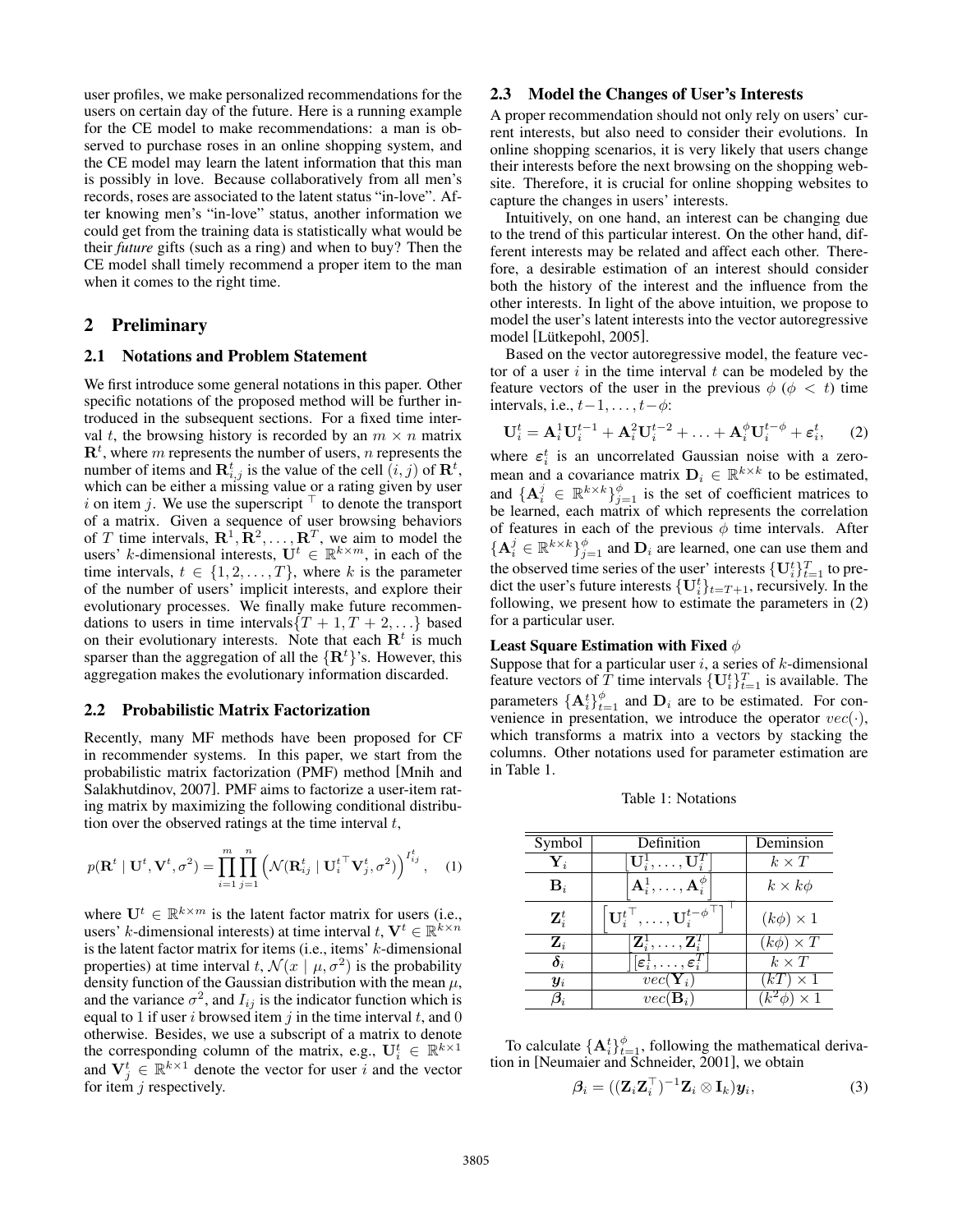where  $I_k$  is the  $k \times k$  identity matrix,  $\otimes$  denotes the Kronecker product. Based on the definition of  $\beta_i$ , one can recover  $B_i$ and thus obtain  ${ \mathbf{A}_i^t \}_{t=1}^{\phi}$ .

To calculate the covariance matrix D*i*,

$$
\mathbf{D}_{i} = \frac{1}{T - \phi - 1} \sum_{t = \phi + 1}^{T} \boldsymbol{\eta}_{i}^{t} \boldsymbol{\eta}_{i}^{t}^{\top},
$$
(4)

where  $\eta_i^t = \mathbf{U}_i^t - \sum_{l=1}^{\phi} \mathbf{A}_i^l \mathbf{U}_i^{t-l}$ .

# 3 Collaborative Evolution

A primary problem in recommender systems is to know how likely a user is interested in an item on a future day. This likelihood could be measured by the probability that the user would browse the item on the particular day. Given historical records, e.g., browsing log, a desirable recommender system makes future recommendations based on the predictions of the user's interests on the item set. Note that the historical records can only reveal the users' historical interests. To make proper item recommendations in a future time, we need to infer the users' interests at the time when the recommendations are being made. In this section, we describe our proposed method for making recommendations based on users' evolutionary interests in detail.

### 3.1 Bootstrap

Before applying the vector autoregressive method to model the evolutionary process of users' interests, one needs to obtain an initial sequence of users' latent feature vectors. Given a series of user-item rating matrices of *T* time intervals,  ${ \{ \mathbf{R}^t \}}_{t=1}^T$ , we propose use the first  $T_0$  ( $T_0 \leq T$ ) rating matrices  ${R^{t}}_{t=1}^{T_0}$  to learn the initial sequence of factor matrices,  $\{U^t\}_{t=1}^{T_0}$ , for users. Instead of learning the factor matrices independently, we further propose to learn them jointly by enforcing the factor matrices for items to be shared over different time intervals, i.e.,  $V^1 = \ldots = V^{T_0}$ . In the sequel, we use  $V^0$  to denote the shared factor matrix for items over time. The motivations behind this are two-folds: 1) though users' interests are changing over time, the properties of items are relatively stable, and 2) since rating matrices in each time interval can be very spare, jointly factorizing all the matrices can obtain more precise factor matrices for both users and items. Therefore, in the bootstrap step, we aim to learn the initial factor matrices,  $\{U^t\}_{t=1}^{T_0}$  and  $V^0$  by solving the following optimization problem,

$$
\max_{\{\mathbf{U}^t\}_{t=1}^{T_0},\mathbf{V}^0}\sum_{t=1}^{T_0}\prod_{i=1}^m\prod_{j=1}^n\left(\mathcal{N}\left(\mathbf{R}_{ij}^t\mid\mathbf{U}_i^{t\top}\mathbf{V}_j^0,\sigma^2\right)\right)^{I_{ij}^t},
$$

where we place zero-mean spherical Gaussian priors [Dueck and Frey, 2004; Mnih and Salakhutdinov, 2007] on  $V^0$  and each U*<sup>t</sup>* .

We conduct theoretical study on how many time intervals should be used in the bootstrap step, i.e., how to set the value of *T*0. In general, without considering any additional information, e.g., rating matrices in time intervals from  $T_0$  to  $T$ , one can apply the Gaussian elimination approach to solve (2)

with the initial sequence of user factor matrices,  ${\{\mathbf{U}^t\}}_{t=1}^{T_0}$ . However, to use Gaussian elimination accurately, the length of the initial sequence,  $T_0$ , is required to satisfy some constraint, which is shown in the following proposition.

**Proposition 1.** *Suppose the evolution is of order*  $\phi$  *and the dimensionality of a user's feature vector is k, then the minimum number of the time intervals to be used in the bootstrap step is*  $k\phi$ .

*Proof.* According to (3), in order to avoid for underestimation when using Gaussian elimination, the number of rows in *y* should be greater than the number of rows in  $\beta$ . Note that the number of rows in *y* is  $kT_0$ , where  $T_0$  is the number of time intervals in the bootstrap step, and the number of rows in  $\beta$ is  $k^2\phi$ .  $kT_0 \geq k^2\phi$  implies  $T_0 \geq k\phi$ . That is, the minimum number of time intervals in the bootstrap step is  $k\phi$ . The proof is completed.  $\Box$ 

Above all, the Proposition 1 suggests that  $T_0$  is required to satisfy  $T_0 > k\phi$ .

#### 3.2 Collaborative Evolution

After the bootstrap step, we obtain the factor matrix for items,  $V^0$ , and for each user *i*, we have an initial sequence of factor matrices  $\{U_i^t\}_{t=1}^{T_0}$  and an initial sequence of coefficient matrices,  ${A_i^t}_{t=1}^{\phi}$ . All that remains is the collaborative evolution (CE) step, which is to learn the factor matrices  $V^t$  and  $U^t$  in each time interval in  $\{T_0 + 1, \ldots, T\}$ , and update  $\{A_i^t\}_{t=1}^{\phi}$ for each user *i* by performing PMF on the rating matrices,  ${ \mathbf{R}^t \}_{t=T_0+1}^T$ , and applying the vector autoregressive model on  $\{U_i^t\}_{t=T_0+1}^T$  recursively and simultaneously. The overall optimization problem to be solved can be written as follows,

$$
\max_{\{\mathbf{A}_{i}^{t}\}_{i=1}^{a}, \atop{\{\mathbf{U}^{t}, \mathbf{V}^{t}\}_{i=T_{0}+1}^{a}} \prod_{i=1}^{T} \prod_{j=1}^{n} \left( \mathcal{N}\left(\mathbf{R}_{ij}^{t} \mid \mathbf{U}_{i}^{t} \mathbf{V}_{j}^{t}, \sigma^{2} \right) \right)^{I_{ij}^{t}}, \quad (5)
$$

where the following two priors are placed on  $U^t$  and  $V^t$  respectively,

$$
p(\mathbf{V}^t \mid \mathbf{V}^0, \sigma_v^2) = \prod_{j=1}^n \mathcal{N}(\mathbf{V}_j^t \mid \mathbf{V}^0, \sigma_v^2 \mathbf{I}_k), \qquad (6)
$$

$$
p(\mathbf{U}^t \mid \mathbf{W}_i^t, \sigma_u^2) = \prod_{i=1}^m \mathcal{N}(\mathbf{U}_i^t \mid \mathbf{W}_i^t, \sigma_u^2 \mathbf{I}_k), \quad (7)
$$

and W*<sup>t</sup> <sup>i</sup>* is recursively updated via

$$
\mathbf{W}_i^t = \mathbf{A}_i^1 \mathbf{U}_i^{t-1} + \mathbf{A}_i^2 \mathbf{U}_i^{t-2} + \ldots + \mathbf{A}_i^{\phi} \mathbf{U}_i^{t-\phi}.
$$
 (8)

The prior in (6) is to constrain the new factorized latent matrix  $V<sup>t</sup>$  for items not to be very different from  $V<sup>0</sup>$ , since the properties of items are assumed to be stable over time. The prior in (7) aims to use the evolutionary process to affect the shape of the new factorized latent matrix  $U<sup>t</sup>$  for users.

As shown in [Mnih and Salakhutdinov, 2007], maximizing the log-posterior is equivalent to minimizing the sum-ofsquared errors with quadratic regularization terms, the optimization problem in (5) can be rewritten into the following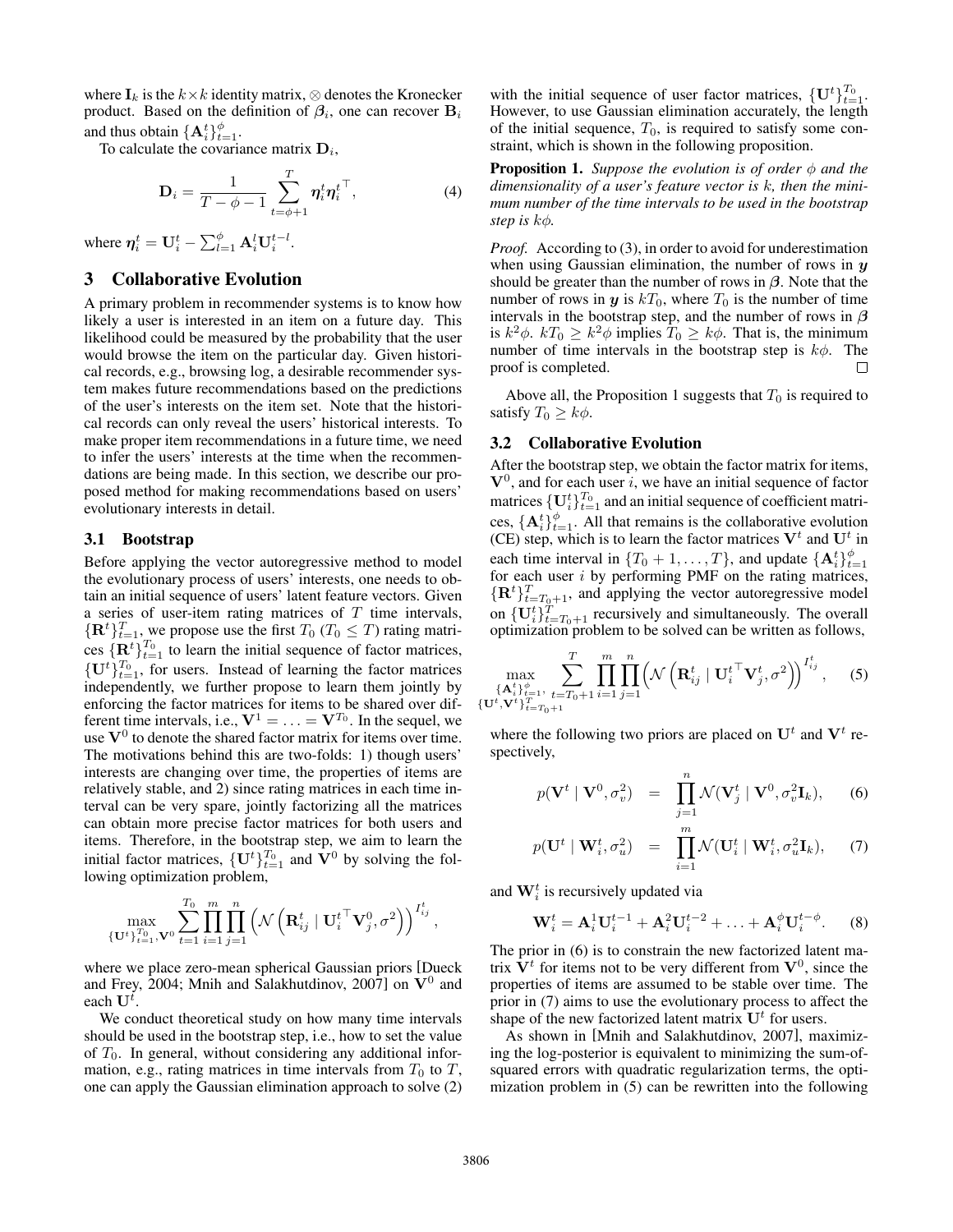**Input:** Users' browsing records  $\{\mathbf{R}_{i}^{t}\}_{t=1}^{T}$ , number of latent features  $k$ , number of evolution coefficients  $\phi$ Bootstrap: for  $t = 1$  to  $T_0$  do  $\mathbf{R}_{ij}^t \sim \mathbf{U}_i^{t\;\top} \mathbf{V}_j^0$ end for Initialize  $\{A^t\}_{t=1}^{\phi}$  via (3). Collaborative Evolution: for  $t = T_0 + 1$  to  $T$  do Update W*<sup>i</sup>* via (8). while  $U^t$  and  $V^t$  are not converge do Update  $U^t$  and  $V^t$  via (10), respectively end while Update  $\{A^t\}_{t=1}^{\phi}$  via (3).

# end for

**Output:** The evolution coefficients  $\{A^t\}_{t=1}^{\phi}$  and the feature vectors  $\{U^t\}_{t=1}^T$  for each user, and the shared factor matrices  $\{V^0\}$  for items.

equivalent form,

$$
\min_{\{\mathbf{A}_{i}^{t}\}_{t=1}^{a}}, J = \sum_{t=T_{0}+1}^{T} \sum_{i=1}^{m} \sum_{j=1}^{n} \left( I_{ij}^{t} \left( \mathbf{R}_{ij}^{t} - \mathbf{U}_{i}^{t \top} \mathbf{V}_{j}^{t} \right)^{2} + \left[ \mathbf{U}_{i}^{t}, \mathbf{V}_{i}^{t} \right]_{t=T_{0}+1}^{T_{t=T_{0}+1}} + \frac{\sigma^{2}}{\sigma_{u}^{2}} \left\| \mathbf{U}_{i}^{t} - \mathbf{W}_{i}^{t} \right\|^{2} + \frac{\sigma^{2}}{\sigma_{v}^{2}} \left\| \mathbf{V}_{j}^{t} - \mathbf{V}_{j}^{0} \right\|^{2} \right) (9)
$$

Note that there are three types of parameters in CE, i.e.,  $\{U^t\}$ 's,  $\{V^t\}$ 's and  $\{A^t_i\}_{t=1}^{\phi}$ . We propose to optimize the objective in (9) by alternatively updating  ${U<sup>t</sup>}$ 's,  ${V<sup>t</sup>}$ 's, and  ${A_i^t}_{t=1}^{\phi}$ . The updating rule for  ${A_i^t}_{t=1}^{\phi}$  is given by Least Square Estimation in the previous section, and the updating rules for  $U^t$  and  $V^t$  in each time interval  $t$  are shown as follows respectively,

$$
\mathbf{U}_i^t \leftarrow \mathbf{U}_i^t - \frac{\partial \mathcal{J}}{\partial \mathbf{U}_i^t}, \text{ and } \mathbf{V}_j^t \leftarrow \mathbf{V}_j^t - \frac{\partial \mathcal{J}}{\partial \mathbf{V}_j^t}, \tag{10}
$$

where

$$
\begin{aligned} &\frac{\partial \mathcal{J}}{\partial \mathbf{U}_i^t} = -2\sum_{j=1}^n (I_{ij}^t\mathbf{V}_j^t(\mathbf{R}_{ij}^t - {\mathbf{U}_i^t}^\top\mathbf{V}_j^t)) + 2\frac{\sigma^2}{\sigma_u^2}(\mathbf{U}_i^t - \mathbf{W}_i^t),\\ &\frac{\partial \mathcal{J}}{\partial \mathbf{V}_j^t} = -2\sum_{i=1}^m (I_{ij}^t{\mathbf{U}_i^t(\mathbf{R}_{ij}^t - {\mathbf{U}_i^t}^\top\mathbf{V}_j^t)}) + 2\frac{\sigma^2}{\sigma_v^2}(\mathbf{V}_j^t - \mathbf{V}_j^0). \end{aligned}
$$

The overall algorithm of CE is summarized in Algorithm 1.

#### 3.3 Item Recommendations in Future time

With the evolution coefficients matrices  $\{A^t\}_{t=1}^{\phi}$ , the shared factor matrix  $V^0$  for items, and the feature vectors  $\{U^t\}_{t=1}^T$ for each user learned in the previous section, to provide recommendations to users at a particular time interval  $T + \lambda$ , we first compute  $W^{T+\lambda}$  by recursively applying (8), and then make predictions on which items the user would be interested by computing the following ratings for each item,

$$
\mathbf{R}_{ij}^{T+\lambda} = \mathbf{W}_i^{T+\lambda^\top} \mathbf{V}_j^0.
$$
 (11)

#### 3.4 Analysis of the Evolution Coefficients

We use data from the first  $T_0$  time intervals to estimate initial parameters in the bootstrap step, and data of the last  $N = T - T_0$  time intervals to estimate the parameters of the CE model. Besides, we suggest the minimum value of *T*<sup>0</sup> to estimate accurate initial parameters. Now, we study the reliability of the evolution coefficients  $\{A^t\}_{t=1}^{\phi}$  in terms of *N*. Specifically, we fix all other parameters, i.e.,  ${\{\mathbf{U}^t\}}_t$  and  $\{V^t\}_t$ , and analyze  $\{A^t_i\}_{t=1}^{\phi}$  for a particular user *i*. For the ease of notations, we omit the subscript *i* in the following analysis. To start with, we first define the covariance matrix estimate for  $vec(\mathbf{B})$  as,

$$
\hat{\Sigma}_B = (\sum_{t=1}^T \mathbf{U}^t (\mathbf{U}^t)^\top)^{-1} \otimes \mathbf{D},\tag{12}
$$

where **D** is defined in (4). For convenience in presentation, we define the operator  $[\cdot]_j$  as the *j*-th element in a vector, and  $[\cdot]_{ij}$  as the  $(i, j)$  element of a matrix.

Following [Neumaier and Schneider, 2001], a confidence interval for  $\psi = [vec(\mathbf{B})]_j$  of the parameter matrix **B** can be constructed from the distribution of the *t*-ratio,  $t = \frac{\hat{\psi} - \psi}{\hat{\sigma}_{\psi}},$ where  $\hat{\psi} = [vec(\hat{\mathbf{B}})]_j$ , and  $\hat{\sigma}_{\psi}^2 = [\hat{\Sigma}_B]_{jj}$ .

Assume that the *t*-ratio follows Student's *t*-distribution,  $t(\cdot)$ , with *N* degrees of freedom. Then with the  $(\alpha \times 100)\%$ confidence, the margin of error for a parameter estimation  $\hat{\psi}$ is defined as

$$
\hat{\psi}_{\pm} = \hat{\psi} - \psi = t \left( N, \frac{1+\alpha}{2} \right) \hat{\sigma}_{\psi} \tag{13}
$$

where  $\alpha \in [0, 1]$  and  $t(d, \theta)$  is the  $\theta$ -quantile of a *t*distribution with *d* degrees of freedom.

Proposition 2. *The reliability of the CE Model is improved monotonously when T increases.*

*Proof.* Based on (13),  $\hat{\psi}_{\pm}$  is defined by a *t*-distribution with  $N = T - T_0$  degrees of freedom. When the number of time intervals *T* increases, the degrees of freedom *N* also increases. Moreover, a fixed  $\alpha \times 100\%$  confidence interval for a *t*-distribution with larger degrees of freedom leads to smaller values of the margin of error of the parameter estimate. Therefore, the CE model is improved monotonously by decreasing the margin of error of the parameter estimate, when the number of time intervals for training is increasing. This completes the proof.  $\Box$ 

### 4 Experiments

In this section, we conduct experiments on a real-world online shopping dataset to verify the effectiveness of CE in the recommender system.

#### 4.1 The Dataset

The real-world dataset used for experiments is from a Chinese e-commerce website, *www.51buy.com*. The dataset covers all users' browsing records from April 2013 to September 2013. The long time span of the data makes it suitable to evaluate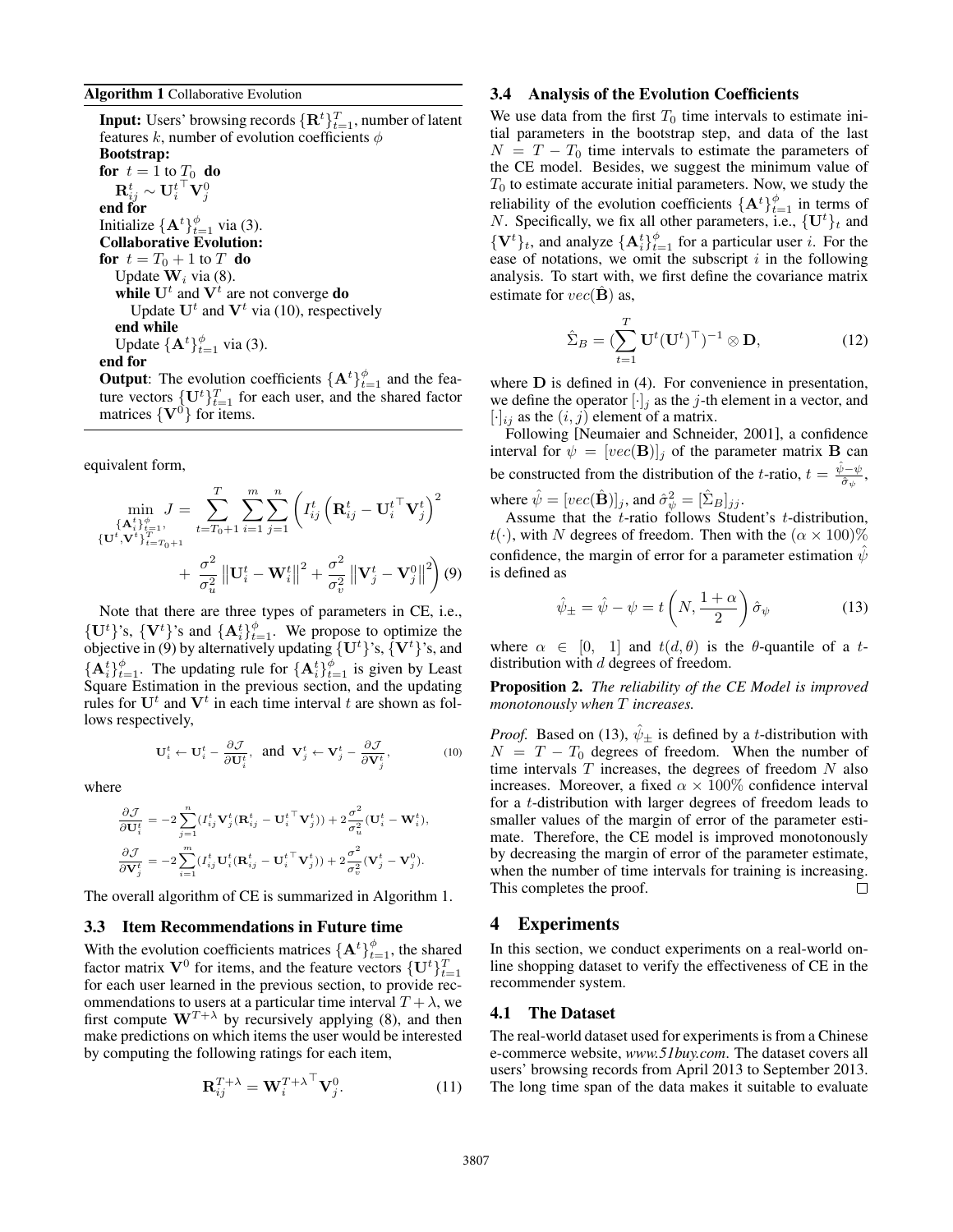the effect of changing in users' interests. For further evaluations and future researches, the full dataset and the code in the experiments are released at http://zhongqi.me.

### 4.2 Experimental Settings

A primary problem in the recommender system is to know how likely a user is interested in an item on a future day. This likelihood could be measured by the probability that the user tends to browse the item on a particular day. In our experiments, we make the duration of each time interval to be one day. From the browsing log, we first construct an user-item matrix for each day. The cell value of the matrix is the count of a user's daily browsing an item. We further normalize each user-item matrix such that for each user, the sum of the item browsing, if is not 0, is equal to 1. With these normalized user-item matrices, we apply our proposed CE model to make predictions for a particular future day.

For evaluation, we use the "Root Mean Square Error" (RMSE). The RMSE is widely adopted as the evaluation matric in the evaluation of recommender systems, such as the Netflix Prize [Bennett and Lanning, 2007]. In our settings, the RMSE indicates the difference between the true and predicted likelihood that a user browsing an item.

### 4.3 Performance Comparison

The comparison experiments are conducted on the dataset, which contains about 1 million users and more than 270*,* 000 items in a time span of 180 days. To show the effectiveness of our proposed method, we compare CE with the following baseline methods:

- *• PMF* [Mnih and Salakhutdinov, 2007]. PMF is an effective MF method for missing value prediction. In order to demonstrate the effect of the changes in users' interests in the training data, we trained PMF with different training sets: "PMF\_rcnt60d", "PMF\_rcnt30d" and "PMF\_rcnt15d", which use the most recent 60, 30 and 15 days' records in the training set respectively.
- *• BPMF* [Salakhutdinov and Mnih, 2008]. BPMF is a fully Baysian treatment of the PMF models. Although the BPMF approach is computationally expensive than PMF, it usually leads to better performance.
- *• timeSVD++* [Koren, 2009]. timeSVD++ tracks the changes throughout the life span of the data. This method is reported to achieve excellent performance on the Netflix dataset [Bennett and Lanning, 2007] by considering temporal dynamics.

We present the results of these baselines with fine-tuned parameters. Figure 1 shows the performance comparison.

Firstly, we aim to verify the claim that the historical data and the *future* data have different distributions. For the three PMF baselines, i.e. "PMF\_rcnt15d", "PMF\_rcnt30d", "PMF\_rcnt60d", which use the recent 15, 30, 60 days of historical data for training respectively, we can observe that using the recent 30 days of historical data achieves best performance among the three. Empirically on this dataset, using 30 days of data happens to be a balance between the training data insufficiency (15 days of data) and the change of users' interests (60 days of data).



Figure 1: Performance Comparison. The training set contains browsing history of more than 270*,* 000 items from March 1, 2013 to August 21, 2013.

Secondly, our CE method achieves the best performance comparing with both BPMF and timeSVD++. Besides, we observe that both timeSVD++ and our CE methods demonstrate advantage when predicting in the future. This is because both methods are designed to tackle the temporal dynamics in recommender systems. Other than better performance in terms of prediction accuracy, our CE method is more stable timeSVD++ as the RMSE of the *CE* method would not raise in the long future.

Thirdly, all the methods have regular drop of performance in nearly every 7 days and these drops happen on the weekends. We find that on the weekends, the users usually browse different items, comparing to those they view on the weekdays. This suggests that we may need to consider a different model for user behaviors on the weekends, which is beyond the scope of this paper, and is a potential future extension.

# 4.4 Size of Time Intervals in Training

We have analyzed the confidence intervals of CE's parameter estimations, and conclude that the performance of CE can be improved monotonously when increasing the number of time intervals in training. In this section, we show the experimental results of varying the size *T* of time intervals in CE's training. Experimental results are shown in Figure 2.

In the experiments, we gradually increase the size of time intervals for training the CE model. "CE 5Train", "CE 15Train", "CE 30Train", and "CE 50Train" represent the training with the data from 5, 15, 30, and 50 consecutive days before testing respectively. For testing, we use data from August 22, 2013 onwards. On one hand, we empirically justify Proposition 2, which states that the reliability of the CE model increases monotonously as the size of the training time intervals increases. As can be seen in Figure 2, when the size of the training time intervals increases from 5 to 50, the RMSE of CE decreases for all future predictions. Because the decrease of RMSE reflects that the model better captures the changes of the user's interests, we conclude that the reliability of the model increases when the size of the training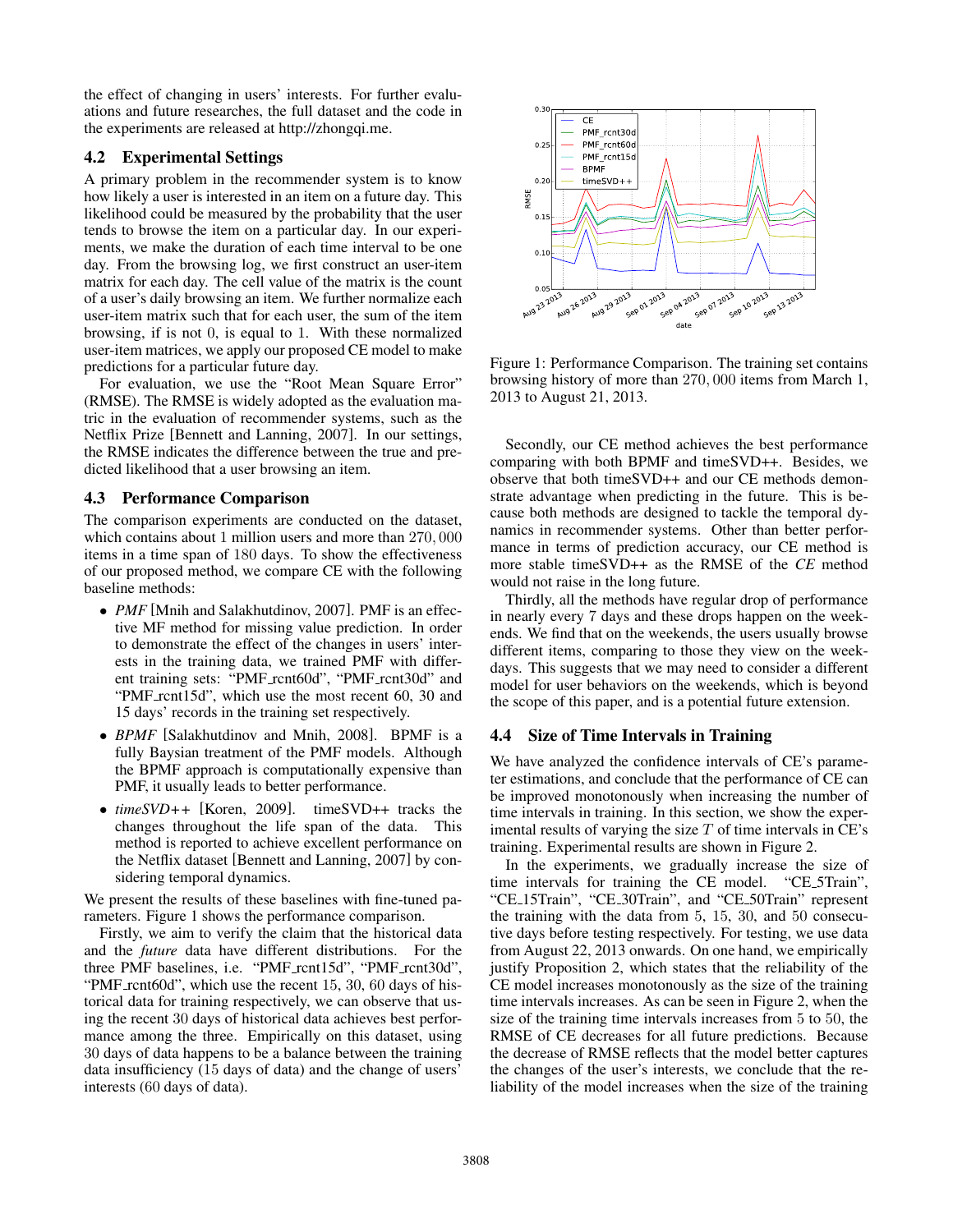

Figure 2: Different sizes *T* of the Time Intervals in Training. As *T* increases, the performance always becomes better and eventually approaches a limit.

time intervals increases. On the other hand, when the size *T* of the time intervals for training is larger than a certain value, i.e. 50, increasing *T* does not lead to significant decrease of RMSE. To balance the computational cost and the prediction accuracy, we propose to use 30 time intervals for training the CE model on our dataset.

# 5 Related Works

Our work is mostly related to collaborative filtering with temporal dynamics, concept drift and Markov decision process (MDP).

Collaborative Filtering is an approach of making automatic prediction (filtering) about the interests of a user by collecting interests from many users (collaborating). Some of the best results are obtained based on matrix factorization techniques [Marlin, 2003; Singh and Gordon, 2008; Koren *et al.*, 2009; Lu *et al.*, 2015]. However, most of collaborative filtering methods assumed that a user's interests towards a fixed item set do not change, which does not hold in most current online shopping scenarios.

Being aware of the change of users' interests, several recent works have attempted to integrate temporal dynamics into collaborative filtering methods. A major approach is by introducing a time decay function to weight the item set according to the data age [Koren, 2009; Liu *et al.*, 2010; Nakatsuji *et al.*, 2012]. In practice, the changes in users' interests are too complex to be modeled by a time decay function. The time decay function may only be able to approximate some short-term changes in users' interests, but fail to model the long-term ones. Besides, the time decay approaches are usually not able to explore when would users change their interests. Currently the temporal dynamics researches cover many specific scenario [Pálovics *et al.*, 2014; Liu and Aberer, 2014; Liu, 2015], and we are the first to explore the evolution of user's interest by mining a complete dataset from a real world recommender system.

Some works try to capture the changes of users' interests by taking sequential patterns into account. A major approach is by utilizing the state-based models, such as the Markov chain model [Rendle *et al.*, 2010; Zhao *et al.*, 2012; Wang and Zhang, 2013; McAuley and Leskovec, 2013]. However because the item set is extreme large in the online shopping scenario, it would usually not be possible to compute the transition functions over the item set effectively nor efficiently.

Concept drift is a phenomenon when the observed data is generated from a distribution that changes over time [Tsymbal, 2004]. The strategies can be summarized into three groups. The first is to discount the data that are not relevant for prediction [Cunningham *et al.*, 2003]. The second is to build an ensemble of models, each of which is fitted to a different subset of the data [Street and Kim, 2001]. The third is mining data instances ordered by time, which is known as data stream mining [Fan, 2004; Gao *et al.*, 2007]. Though those research problems are related to deal with the changing of data distributions, the settings of our Collaborative Filtering for recommender systems is quite different: while most existing techniques under concept drift tracked a single concept, the user of a recommender system often shows multiple interests, which usually influence each other and only associated with limited data instances [Koren, 2009].

Markov decision process An MDP-based recommender system views the problem of generating recommendations as a sequential optimization problem [Shani *et al.*, 2002]. Because of the nature of Markov decision process, this approach needs a strong initial model built with plenty of data, which is not practical in the sparse dataset of real-world applications.

# 6 Conclusion

We proposed a Collaborative Evolution (CE) model to embed an evolutionary view of users' profiles to MF. In the CE model, two processes, i.e. the collaborative learning of the users' profiles in each time interval and the evolutionary learning of the user's profiles along the consecutive time intervals, are iteratively guided by each other. As an output of the CE model, we aim to predict users' profiles in a certain day of the future by the vector autoregressive model obtained from the evolutionary learning. This evolutionary learning of the users' profiles is a breakthrough of the current collaborative filtering techniques. The CE method is particularly useful in a scenario where the users demonstrate frequently changing behaviours and long-term predictions in the future are needed, such as the online shopping scenario. We perform experiments on the real-world dataset from the online shopping website *www.51buy.com*, which contains more than 180 days of records for 1*,* 000*,* 000 users and 270*,* 000 items. The dataset will be released and a sample has been published online. With the evolutionary learning of users' profiles, we enhanced the current online shopping recommender systems by providing predictions for the long *future*.

# 7 Acknowledgement

We thank the support of China National 973 project 2014CB340304 and Hong Kong CERG projects 16211214 and 16209715. Sinno Jialin Pan is supported by the NTU